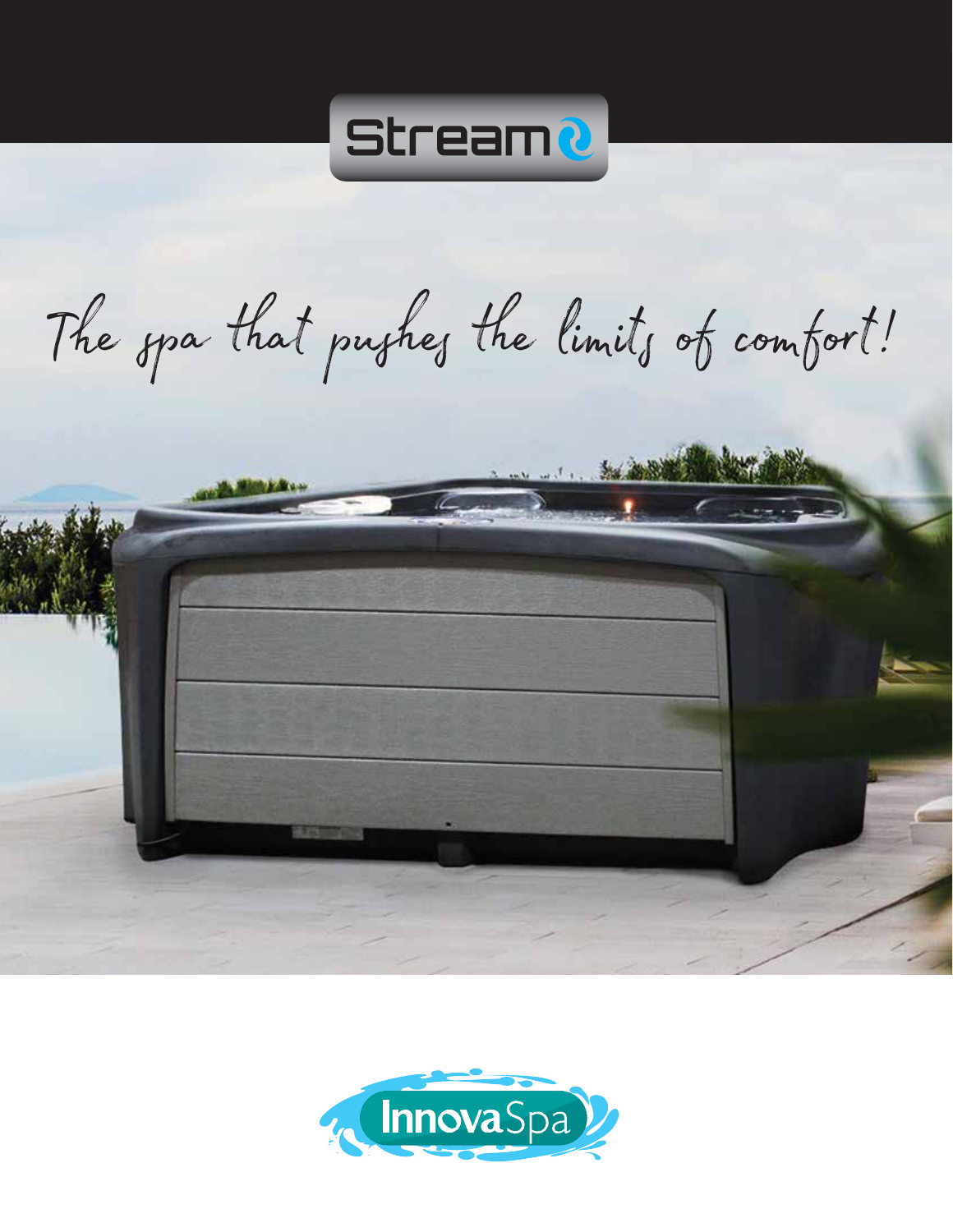## YOUR STREAM WILL NOT ONLY FEEL GOOD. BUT IT WILL ALSO LOOK GOOD.

The **Stream** is a new generation spa. It's roominess exudes unparalleled comfort. It's 100% accessibility exudes piece of mind and above all, it's extremely affordably.

The *Stream* was engineered to combine comfort and roominess. It was designed with multiple seating options for massage variety and to accommodate different body shapes and sizes. It also has an oversized footwell for added leg comfort. The lounger is unique in that it can be used by a single person or with a second person relaxing at the other end. The lounge chairs are extremely roomy, as well, and two are equipped with armrests for added seating comfort. The *Stream* also has two cool down seats that provide a break from your massage or simply, a chance to cool down a bit without having to exit the spa.

The *Stream* is equipped with a 4-way diverter valve to enable a variety of massage options. You can direct the water through all the jets for a gentle, relaxing massage. If desired, you can divert the water through one half of the spa jets or through the other half of the spa jets to increase your intensity. And if you need to address a specific part of your body with dynamic force, you can direct all of the water through a single, turbo jet. Whatever your body desires, the *Stream* can deliver.

The **Stream** is manufactured as a 120V "Plug & Play" spa. You can simply set it in place, fill it with water and plug it into a standard, dedicated 120V electrical outlet. And if you enjoy using your spa for long periods of time in cold weather, It can also be converted to 240V for better heating efficiency.

The *Stream* was designed with a contemporary look that you will be proud to display in your backyard. It has the ambiance of an LED backlit, cascading waterfall which is enhanced by external LED sconce lighting in each corner of the spa.







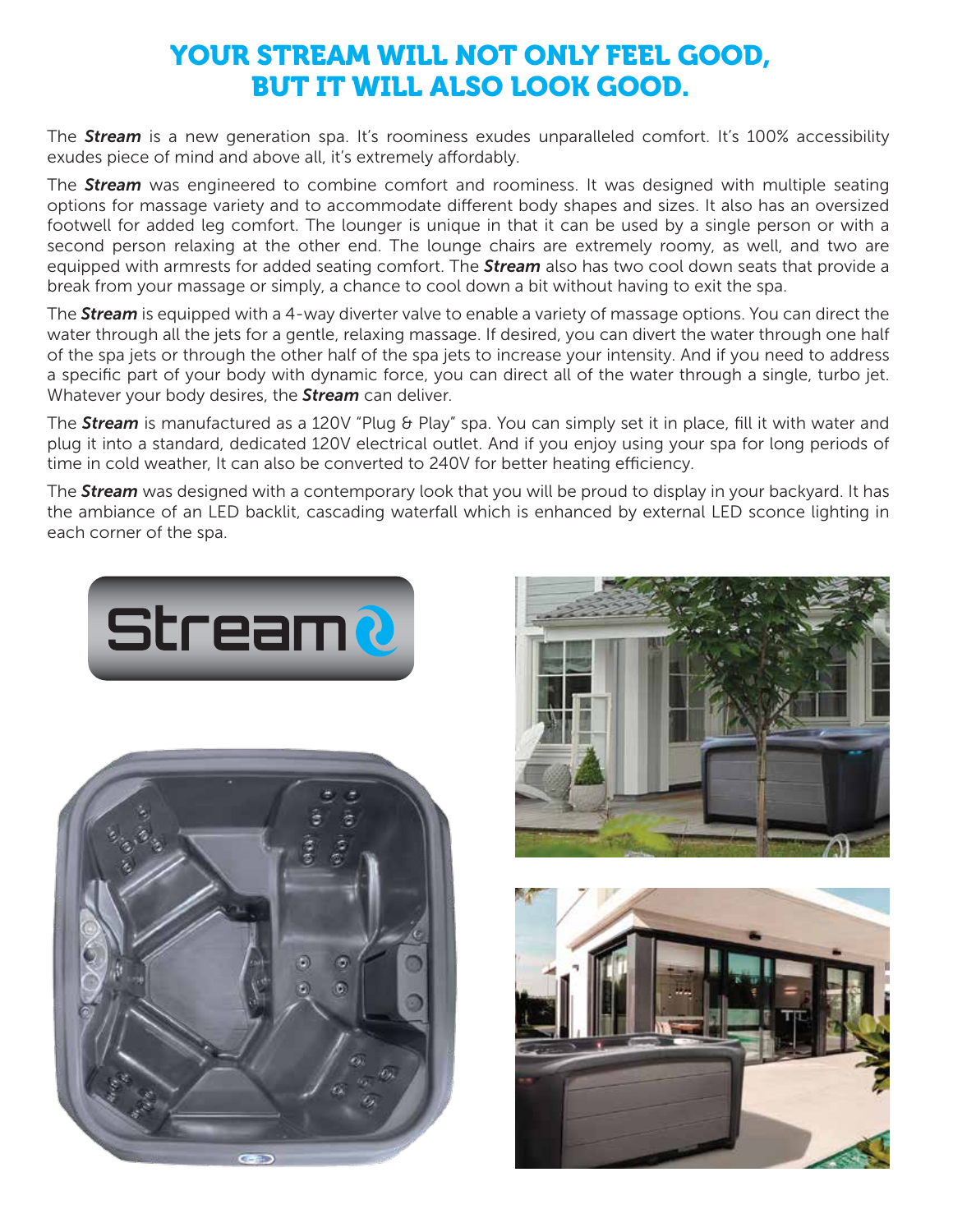## FEATURES